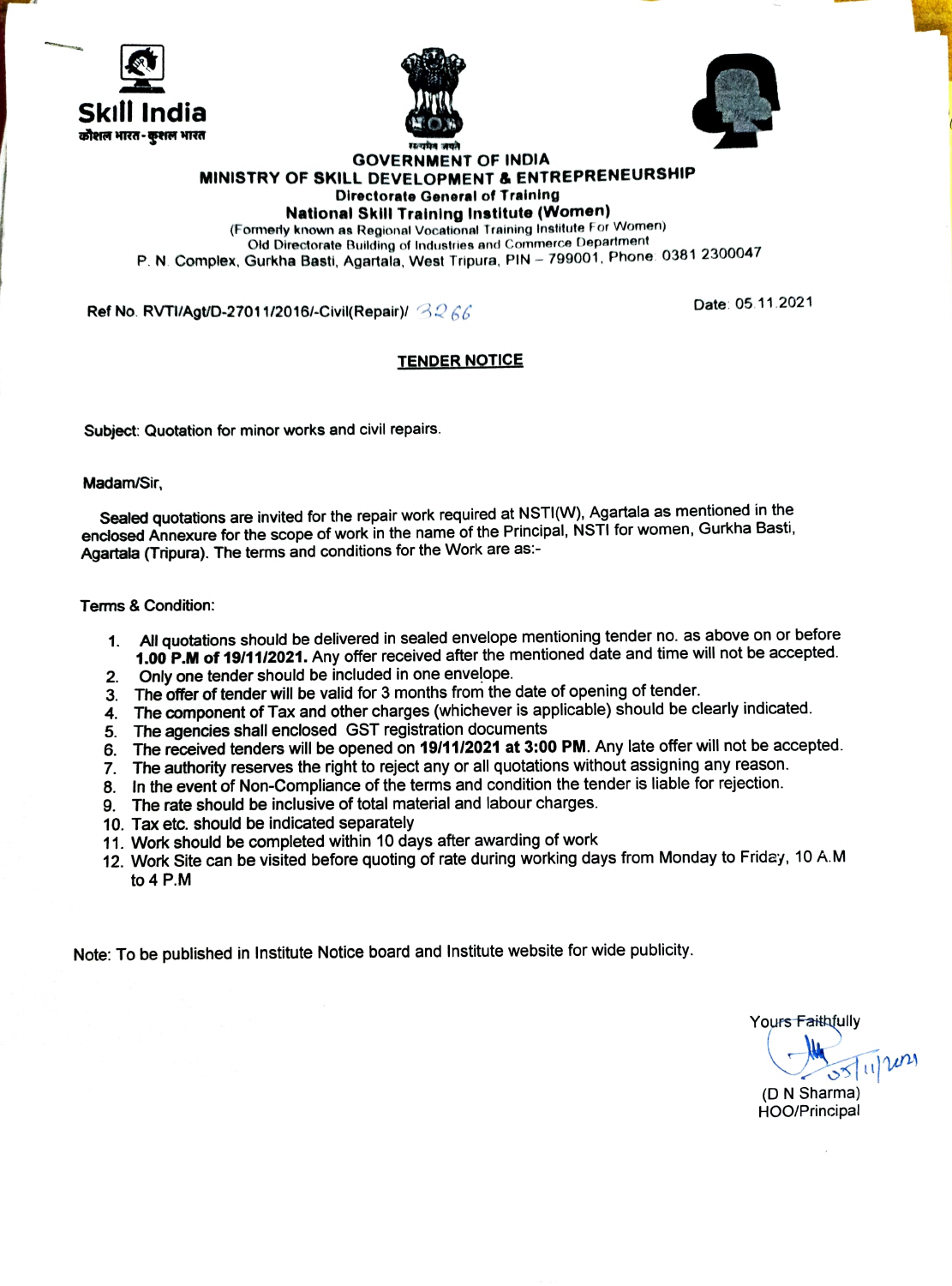## ANNEXURE

# Scope of Work for Tender no. RVTI/Agt/D-27011/2016/-Civil(Repair)/  $3266$

### Subject: Scope of Work

| SI. No.      | <b>Type of Work</b>                                                                                                                                                                                                                     |  |  |  |
|--------------|-----------------------------------------------------------------------------------------------------------------------------------------------------------------------------------------------------------------------------------------|--|--|--|
|              | Supply and installation of wall hang type ceramic wash basin (15*10*7 inch) - 2 Nos (one in<br>wash room & one in common area )- along with necessary water inlet & outlet<br>connections with required accessories like water tap etc. |  |  |  |
| $\mathbf{r}$ | Replacement of 2 Nos. of Indian style (squatting type) ceramic WCs along with necessary<br>water inlet & sewerage outlet connections with required accessories.                                                                         |  |  |  |
| 3            | Clearing blockage of sewerage line of both wash rooms.                                                                                                                                                                                  |  |  |  |
| 4            | Any extra materials /work required to facilitate the above works.                                                                                                                                                                       |  |  |  |

 $\frac{9}{15}$  (1)  $102$ (DN Sharma) HOOIPrincipal

 $\bar{d}$ 

ميستيون الداني